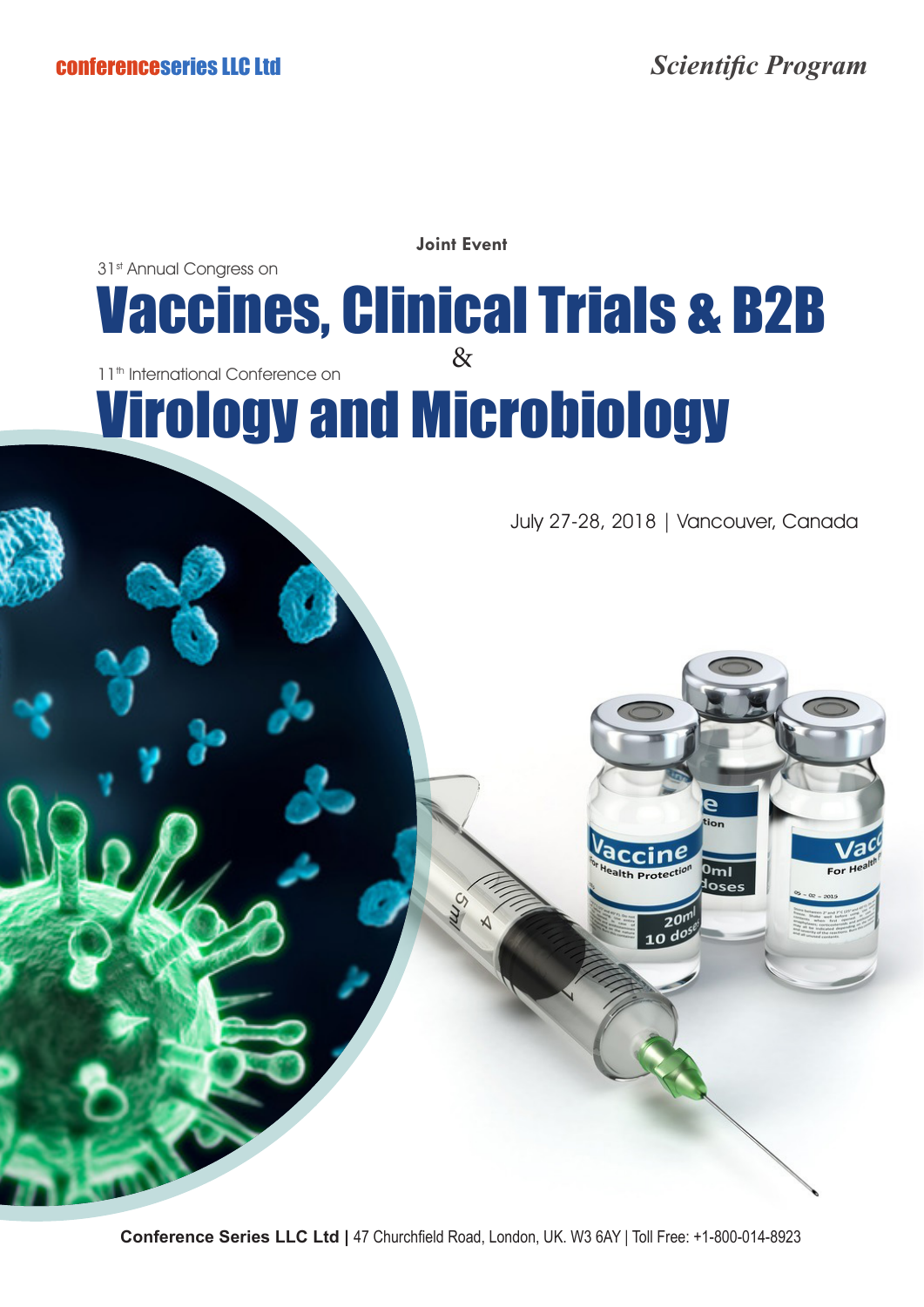## **Day 1 July 27, 2018**

## **Conference Hall: Red Cedar Ballroom C**

| 09:00-09:30 Registrations                                    |                                                                                                                                                   |  |
|--------------------------------------------------------------|---------------------------------------------------------------------------------------------------------------------------------------------------|--|
| 09:30-09:45 Opening Ceremony                                 |                                                                                                                                                   |  |
|                                                              | <b>Keynote Forum</b>                                                                                                                              |  |
|                                                              | 09:45-10:15 Title: Manipulating the immune response to inhibit emerging virus infection                                                           |  |
|                                                              | Rongtuan Lin, McGill University, Canada                                                                                                           |  |
|                                                              | 10:15-10:45 Title: Early proof of concept with human viral challenge models in vaccine                                                            |  |
|                                                              | development                                                                                                                                       |  |
|                                                              | <b>Clayton A Dehn, High Point Clinical Trials, USA</b>                                                                                            |  |
|                                                              | <b>Panel Discussion</b>                                                                                                                           |  |
| <b>Group Photo</b>                                           |                                                                                                                                                   |  |
| Networking & Refreshment Break 10:45-11:00 @ Red Cedar Foyer |                                                                                                                                                   |  |
|                                                              | 11:00-11:30 Title: Interface between bioinformatics and virology                                                                                  |  |
|                                                              | Martin Hölzer, Friedrich Schiller University Jena, Germany                                                                                        |  |
|                                                              | 11:30-12:00 Title: A self-adjuvanting vaccine delivery platform with potential to eliminate the cold-                                             |  |
|                                                              | chain hurdle                                                                                                                                      |  |
|                                                              | Yusuf Omosun, Morehouse School of Medicine, USA                                                                                                   |  |
|                                                              | 12:00-12:30 Title: Challenges and solutions for maintaining quality and potency of the product in                                                 |  |
|                                                              |                                                                                                                                                   |  |
|                                                              | vaccine development                                                                                                                               |  |
|                                                              | Laura Hong, Merck & Co., Inc., USA                                                                                                                |  |
|                                                              | <b>Panel Discussion</b>                                                                                                                           |  |
|                                                              | Sessions: Vaccine Research & Development   Human Vaccines - Infectious & Non Infectious Diseases   Cancer and                                     |  |
|                                                              | Immunotherapy Vaccine   Viral Infections   Immunology of Infections   Pediatric Infectious Diseases<br>Session Chair: Bin Lu, Medimmune, USA      |  |
|                                                              | <b>Session Introduction</b>                                                                                                                       |  |
|                                                              | Title: Using monoclonal antibodies as immune correlates of protection: Thermostable ricin toxin                                                   |  |
| 12:30-12:55                                                  | vaccine development                                                                                                                               |  |
|                                                              | Oreola Donini, Soligenix, Inc., USA                                                                                                               |  |
|                                                              | <b>Panel Discussion</b><br>Lunch Break 12:55-13:55 @ Red Cedar Foyer                                                                              |  |
|                                                              | Title: Changes to cervical screening in Australia: A strategy for a vaccinated population                                                         |  |
| 13:55-14:20                                                  | Bryan Knight, Southern IML Pathology, Australia                                                                                                   |  |
|                                                              | Title: Comparison of three sample size estimation methods for non-inferiority vaccine trials with                                                 |  |
| 14:20-14:45                                                  | multiple continuous co-primary endpoints                                                                                                          |  |
|                                                              | Yang Jiaying, Southeast University, China<br>Title: Molecular analysis of Respiratory Syncytial Virus (Rsv) F and G proteins during the 2015-2017 |  |
| $14:45 - 15:10$                                              | winter seasons in the USA and viral susceptibility to anti-Rsv monoclonal antibody (mAbs)                                                         |  |
|                                                              | Bin Lu, Medimmune, USA                                                                                                                            |  |
|                                                              | Title: The application of epidemic dynamics on the prediction and prevention of hand-foot-and-mouth                                               |  |
| 15:10-15:35                                                  | disease (HFMD) induced by EV71 virus                                                                                                              |  |
|                                                              | Li Luo, Southeast University, China<br>Panel Discussion 15:35-15:40                                                                               |  |
|                                                              | Networking & Refreshment Break 15:40-16:00 @ Red Cedar Foyer                                                                                      |  |
|                                                              | Title: Intramuscular vaccination targeting mucosal tumor draining lymph node enhances integrins-                                                  |  |
| 16:00-16:25                                                  | mediated Cd8+ T Cell infiltration to control mucosal tumor growth                                                                                 |  |
|                                                              | Chien-Fu Hung, The Johns Hopkins University, USA                                                                                                  |  |
| 16:25-16:50                                                  | Title: Iron responsive-like elements in the parasite Entamoeba histolytica                                                                        |  |
|                                                              | Claudia León-Sicairos, Universidad Autónoma de Sinaloa, Mexico                                                                                    |  |
| $16:50-17:15$                                                | Title: Possible role of fibrates in attenuated cardioprotective effect of ischemic preconditioning in<br>hyperlipidemic condition                 |  |
|                                                              | Sugga Gurfateh Singh, Rayat-Bahra University, India                                                                                               |  |
|                                                              | Title: Disruption of Hpv-16 E1 and E2 regulatory genes as a prognostic factor in cervical cancer                                                  |  |
| $17:15-17:40$                                                | Katarzyna Sitarz, Jagiellonian University Medical College, Poland                                                                                 |  |
|                                                              |                                                                                                                                                   |  |